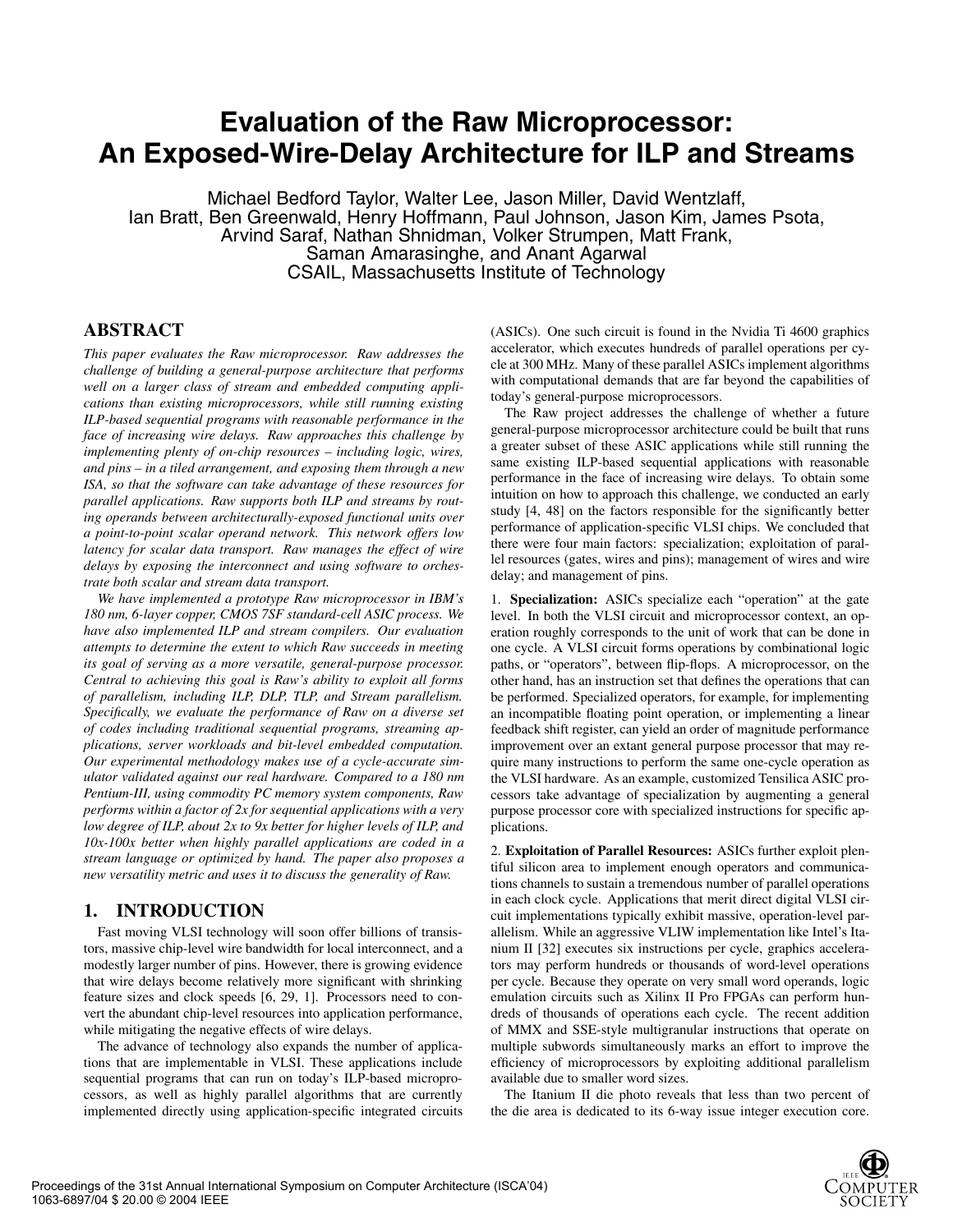Clearly, the ALU area is not a significant constraint on the execution width of a modern-day wide-issue microprocessor. On the other hand, the presence of many physical execution units is a minimum prerequisite to the exploitation of the same massive parallelism that ASICs are able to exploit.

3. **Management of Wires and Wire Delay:** ASIC designers can place and wire communicating operations in ways that minimize wire delay, minimize latency, and maximize bandwidth. In contrast, it is now well known that the delay of the interconnect inside traditional microprocessors limits scalability [36, 1, 15, 38, 45]. Itanium II's 6-way integer execution unit presents evidence for this – it spends over half of its critical path in the bypass paths of the ALUs. ASIC designers manage wire delay inherent in large distributed arrays of function units in multiple steps. First, they place close together operations that need to communicate frequently. Second, when high bandwidth is needed, they create multiple customized communication channels. Finally, they introduce pipeline registers between distant operators, thereby converting propagation delay into pipeline latency. By doing so, the designer acknowledges the inherent tradeoff between parallelism and latency: leveraging more resources requires signals to travel greater distances. The Alpha 21264 is an example of a microprocessor that acknowledges this tradeoff on a small scale: it incurs a one-cycle latency for signals to travel between its two integer clusters.

4. **Management of Pins:** ASICs customize the usage of their pins. Rather than being bottlenecked by a cache-oriented multi-level hierarchical memory system (and subsequently by a generic PCI-style I/O system), ASICs utilize their pins in ways that fit the applications at hand, maximizing realizable I/O bandwidth or minimizing latency. This efficiency applies not just when an ASIC accesses external DRAMs, but also in the way that it connects to high-bandwidth input devices like wide-word analog-to-digital converters, CCDs, and sensor arrays. There are currently few easy ways to arrange for these devices to stream data into a general-purpose microprocessor in a high-bandwidth way, especially since DRAM must almost always be used as an intermediate buffer. In some senses, microprocessors strive to minimize, rather than maximize, the usage of pin resources, by hiding them through a hierarchy of caches.

Our goal was to build a microprocessor that could leverage the above four factors, and yet implement the gamut of general-purpose features that we expect in a microprocessor such as functional unit virtualization, unpredictable interrupts, instruction virtualization, and data caching. The processor also needed to exploit ILP in sequential programs, as well as space and time multiplex (i.e., context switch) threads of control. Furthermore, these multiple threads of control should be able to communicate and coordinate in an efficient fashion.

This paper evaluates the Raw microprocessor and discusses our success in achieving these goals. Raw takes the following approach to leveraging the four factors behind the success of ASICs.

1. Raw implements the most common operations needed by ILP or stream applications in specialized hardware mechanisms. Most of the primitive mechanisms are exposed to software through a new ISA. These mechanisms include the usual integer and floating point operations, specialized bit manipulation operations, scalar operand routing between adjacent function units, operand bypass between function units, registers and I/O queues, and data cache access (i.e., data load with tag check).

2. Raw implements a large number of these operators which exploit the copious VLSI resources – including gates, wires and pins – and exposes them through a new ISA, such that the software can take advantage of them for both ILP and highly parallel applications.

3. Raw manages the effect of wire delays by exposing the wiring channel operators to the software, so that the software can account for latencies by orchestrating both scalar and stream data transport. By orchestrating operand flow on the interconnect, Raw can also create customized communications patterns. Taken together, the wiring channel operators provide the abstraction of a scalar operand network [45] that offers very low latency for scalar data transport and enables the exploitation of ILP.

4. Raw software manages the pins for cache data fetches and for specialized stream interfaces to DRAM or I/O devices.

We have implemented a prototype Raw microprocessor in the SA-27E ASIC flow, which uses IBM's CMOS 7SF, an 180nm, 6-layer copper process. We received 120 chips from IBM in October of 2002. We have built a prototype Raw motherboard containing a single Raw chip, SDRAM chips, I/O interfaces and interface FPGAs. We have also implemented ILP and stream compilers for sequential programs and stream applications respectively. Our development tools include a validated, cycle-accurate simulator, an RTLlevel simulator, and a logic emulator.

Our evaluation attempts to determine the extent to which Raw succeeds in meeting its goal of serving as a more versatile, generalpurpose processor. Specifically, we evaluate the performance of Raw on applications drawn from several classes of computation including ILP, streams and vectors, server, and bit-level embedded computation. Our initial results are very encouraging (see Figure 3 for a quick sampling of our results). For each of the application classes, we find that Raw is able to perform at or close to the level of the best-in-class machine – i.e., the best specialized machine for the given application class. For example, for sequential applications with varying degrees of ILP, the performance of Raw ranges from 0.5x to 9x to that of a Pentium III (P3) processor implemented in the same technology generation as Raw. For streaming computations, Raw's performance is 10x to 100x better than the P3, and comparable to that of specialized stream and vector engines like Imagine [17] and VIRAM [21].

We present a metric called versatility that folds into a single scalar number the performance of an architecture over many application classes, and show that Raw's is seven times better than that for the P3. Our future work will expand the number of applications in each class and see if this trend continues to hold.

The rest of this paper is organized as follows. Section 2 provides an overview of the Raw architecture and its mechanisms for specialization, exploitation of parallel resources, orchestration of wires, and management of pins. Section 3 describes the implementation of Raw, and Section 4 provides detailed results. Section 5 introduces our versatility metric and analyzes the results. Section 6 follows with a detailed discussion of related work, and Section 7 concludes the paper.

# **2. ARCHITECTURE OVERVIEW**

This section provides a brief overview of the Raw architecture. A more detailed discussion of the architecture is available elsewhere [43, 44, 45].

**Tiled Architecture** The Raw architecture supports an ISA that provides a parallel interface to the gate, pin, and wiring resources of the chip through suitable high level abstractions. As illustrated in Figure 1, the Raw processor exposes the copious gate resources of the chip by dividing the usable silicon area into an array of 16 identical, programmable tiles. A tile contains an 8-stage in-order single-issue MIPS-style processing pipeline, a 4-stage single-precision pipelined

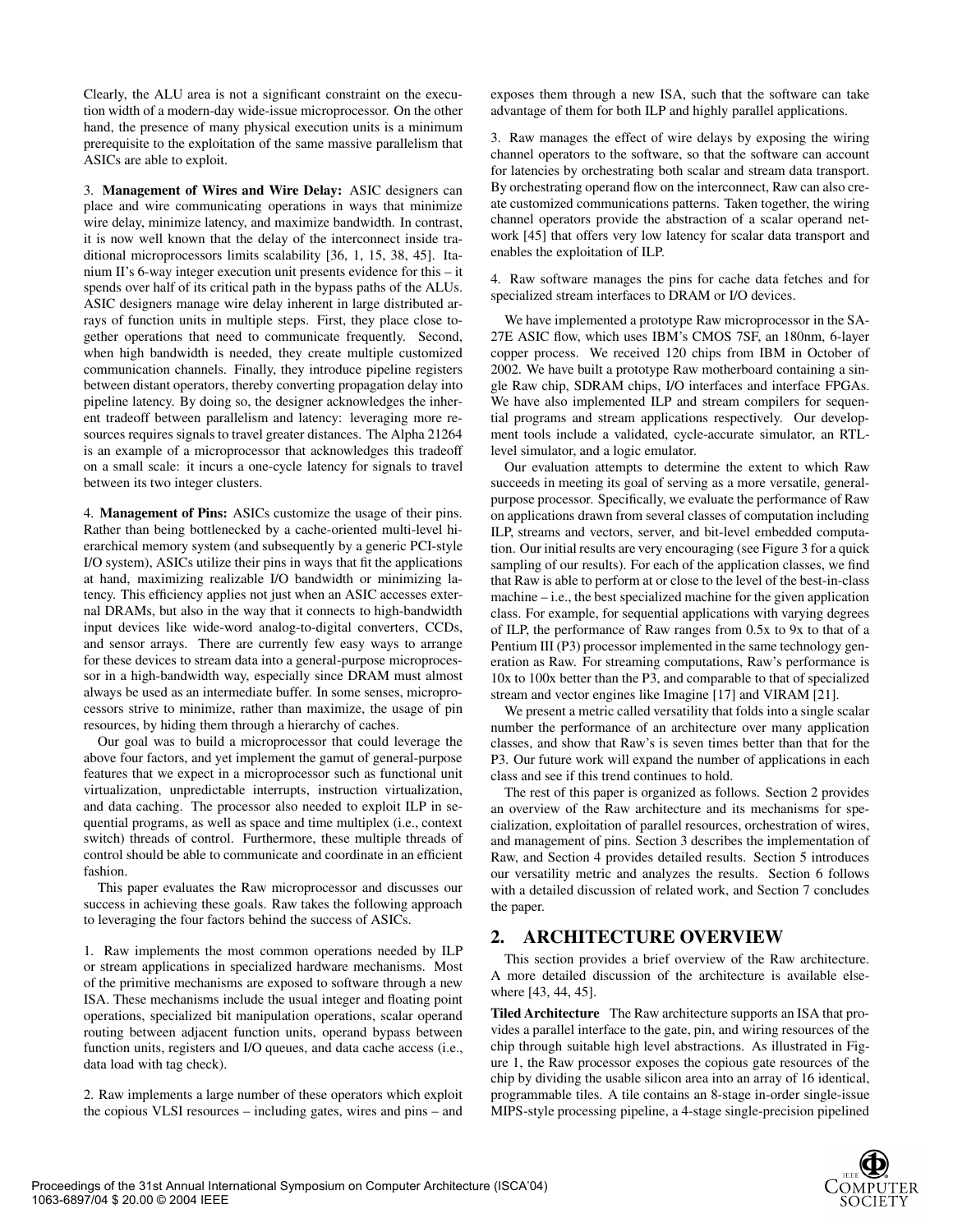FPU, a 32 KB data cache, two types of communication routers – static and dynamic, and 32KB and 64KB of software-managed instruction caches for the processing pipeline and static router respectively. Each tile is sized so that the amount of time for a signal to travel through a small amount of logic and across the tile is one clock cycle. We expect that the Raw processors of the future will have hundreds or even thousands of tiles.

**On-chip Networks** The tiles are interconnected by four 32-bit fullduplex on-chip networks, consisting of over 12,500 wires (see Figure 1). Two of the networks are static (routes are specified at compile time) and two are dynamic (routes are specified at run time). Each tile is connected only to its four neighbors. Every wire is registered at the input to its destination tile. This means that *the longest wire in the system is no greater than the length or width of a tile*. This property ensures high clock speeds, and the continued scalability of the architecture.

The design of Raw's on-chip interconnect and its interface with the processing pipeline are its key innovative features. These on-chip networks are exposed to the software through the Raw ISA, thereby giving the programmer or compiler the ability to directly program the wiring resources of the processor, and to carefully orchestrate the transfer of data values between the computational portions of the tiles – much like the routing in an ASIC. Effectively, the wire delay is exposed to the user as network hops. To go from corner to corner of the processor takes 6 hops, which corresponds to approximately six cycles of wire delay. To minimize the latency of inter-tile scalar data transport, which is critical for ILP, the on-chip networks are not only register-mapped but also integrated directly into the bypass paths of the processor pipeline.

Raw's on-chip interconnects belong to the class of scalar operand networks [45], which lend an interesting way of looking at modern day processors. The register file used to be the central communication mechanism between functional units in a processor. Starting with the first pipelined processors, the bypass network has become largely responsible for the communication of active values, and the register file is more of a checkpointing facility for inactive values. The Raw networks (the static networks in particular) are in one sense 2-D bypass networks serving as bridges between the bypass networks of separate tiles.

The static router in each tile contains a 64KB software-managed instruction cache and a pair of routing crossbars. Compiler generated routing instructions are 64 bits and encode a small command (e.g., conditional branch with/without decrement) and several routes – one for each crossbar output. These single-cycle routing instructions are one example of Raw's use of specialization. Because the router program memory is cached, there is no practical architectural limit on the number of simultaneous communication patterns that can be supported in a computation. This feature, coupled with the extremely low latency and low occupancy of in-order inter-tile ALUto-ALU operand delivery (3 cycles nearest neighbor) distinguishes Raw from prior systolic or message passing systems [3, 12, 23].

Raw's two dynamic networks support cache misses, interrupts, dynamic messages, and other asynchronous events. The two networks use dimension-ordered routing and are structurally identical. One network, the memory network, follows a deadlock-avoidance strategy to avoid end-point deadlock. It is used in a restricted manner by trusted clients such as data caches, DMA and I/O. The second network, the general network, is used by untrusted clients, and relies on a deadlock recovery strategy [23].

Raw supports context switches. On a context switch, the contents of the processor registers and the general and static networks on a subset of the Raw chip occupied by the process (possibly including multiple tiles) are saved off, and the process and its network data can be restored at any time to a new offset on the Raw grid.

**Direct I/O Interfaces** On the edges of the network, the network channels are multiplexed down onto the pins of the chip to form flexible I/O ports that can be used for DRAM accesses or external device I/O. In order to toggle a pin, the user programs one of the on-chip networks to route a value off the side of the array. Our 1657 pin CCGA (ceramic column-grid array) package provides us with fourteen full-duplex, 32-bit I/O ports. Raw implementations with fewer pins are made possible via logical channels (as is already the case for two out of the sixteen logical ports), or simply by bonding out only a subset of the ports.

The static and dynamics networks, the data cache of the compute processors, and the external DRAMs connected to the I/O ports comprise Raw's memory system. The memory network is used for cache-based memory traffic, while the static and general dynamic networks are used for stream-based memory traffic. Memory intensive domains can have up to 14 full-duplex full-bandwidth DRAM memory banks to be placed on the 14 I/O ports of the chip. Minimal embedded Raw systems may eliminate DRAM altogether – they may use a single boot ROM so that Raw can execute out of the onchip memory. In addition to transferring data directly to the tiles, off-chip devices connected to the I/O ports can route through the onchip networks to other devices in order to perform glueless DMA and peer-to-peer communication.<sup>1</sup>

**ISA Analogs to Physical Resources** By creating first class architectural analogs to the physical chip resources, Raw attempts to minimize the ISA gap – that is, the gap between the resources that a VLSI chip has available and the amount of resources that are usable by software. Unlike conventional ISAs, Raw exposes the quantity of all three underlying physical resources (gates, wires and pins) to the ISA. Furthermore, it does this in a manner that is backwardscompatible – the instruction set does not change with varying degrees of resources.

| <b>Physical Entity</b> | Raw ISA analog          | <b>Conventional ISA Analog</b> |  |
|------------------------|-------------------------|--------------------------------|--|
| Gates                  | Tiles, new instructions | New instructions               |  |
| Wires. Wire delay      | Routes, Network Hops    | none                           |  |
| Pins                   | I/O ports               | none                           |  |

**Table 1: How Raw converts increasing quantities of physical entities into ISA entities**

Table 1 contrasts the way the Raw ISA and conventional ISAs expose physical resources to the programmer. Because the Raw ISA has more direct interfaces, Raw processors can have more functional units, and have more flexible and more efficient pin utilization. High-end Raw processors will typically have more pins, because the architecture is better at turning pin count into performance and functionality. Finally, Raw processors are more predictable and have higher frequencies because of the explicit exposure of wire delay.

This approach, exposure, makes Raw scalable. Creating subsequent, more powerful, generations of the processor is straightforward: we simply stamp out as many tiles and I/O ports as the silicon die and package allow. The design has no centralized resources, no global buses, and no structures that get larger as the tile or pin count increases. Finally, the longest wire, the design complexity, and the verification complexity are all independent of transistor count.

## **3. IMPLEMENTATION**

The Raw chip is a 16-tile prototype implemented in IBM's 180 nm 1.8V 6-layer CMOS 7SF SA-27E copper process. Although the Raw array is only 16 mm x 16 mm, we used an 18.2 mm x 18.2

 $1$ In fact, we are building a 4x4 IP packet router using a single Raw chip and its peer-topeer capability.

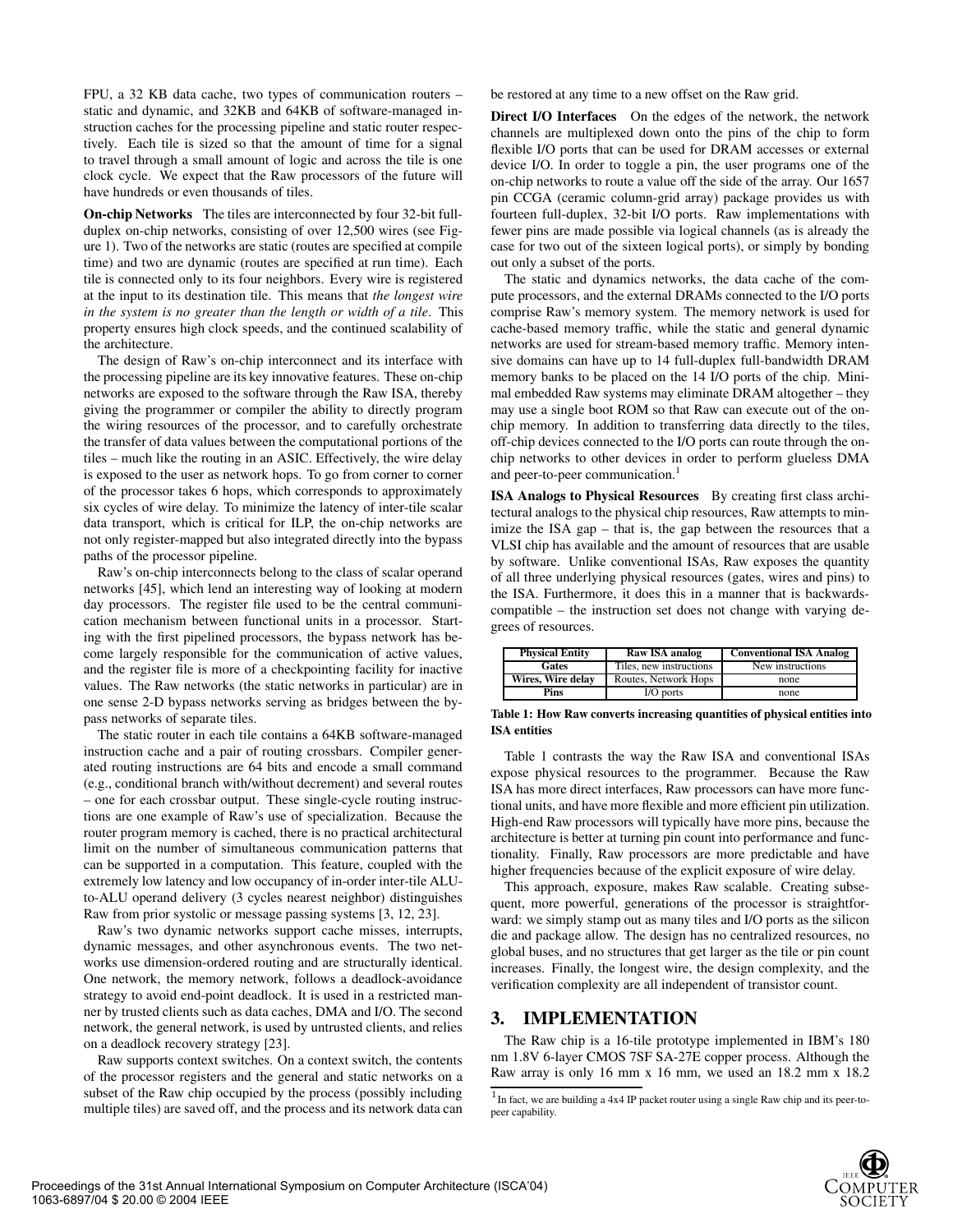

**Figure 1: The Raw microprocessor comprises 16 tiles. Each tile has a compute processor, routers, network wires, and instruction and data memories.**

mm die to allow us to use the high pin-count package. The 1657 pin ceramic column grid array package (CCGA) provides us with 1080 high speed transceiver logic (HSTL) I/O pins. Our measurements indicate that the chip core averages 18.2 watts at 425MHz. We quiesce unused functional units and memories and tri-state unused data I/O pins. We targeted a 225 MHz worst-case frequency in our design, which is competitive with other 180 nm lithography ASIC processors, like VIRAM, Imagine, and Tensilica's Xtensa series. The nominal running frequency is typically higher – the Raw chip core, running at room temperature, reaches 425MHz at 1.8V, and 500 MHz at 2.2V. This compares favorably to IBM-implemented microprocessors in the same process; the PowerPC 405GP runs at 266-400 MHz, while the follow-on PowerPC 440GP reaches 400-500 MHz.

We pipelined our processor aggressively and treated control paths very conservatively in order to ensure that we would not have to spend significant periods closing timing in the backend. Despite these efforts, wire delay inside a tile was still large enough that we were forced to create an infrastructure to place the cells in the timing and congestion critical data paths. More details on the Raw implementation are available in [44].

A difficult challenge for us was to resist the temptations of making the absolutely highest performance, highest frequency tile processor, and instead to concentrate on the research aspects of the project, such as the design of Raw's scalar operand network. As one can infer from Section 5, moving from a one-way issue compute processor to a two-way issue compute processor would have likely improved our performance on low-ILP applications. Our estimates indicate that such a compute processor would have easily fit in the remaining white space of the tile. The frequency impact of transitioning from 1-issue to 2-issue is generally held to be small.

With our collaborators at ISI-East, we have designed a prototype motherboard (shown in Figure 2) around the Raw chip that we use to explore a number of applications with extreme computation and I/O requirements. A larger system, consisting of 64 Raw chips, connected to form a virtual 1024 tile Raw processor, is also being fabricated in conjunction with ISI-East.

## **4. RESULTS**

This section presents measurement and experimental results of the Raw microprocessor. We begin by explaining our experimental methodology. Then we present some basic hardware statistics. The remainder of the section focuses on evaluating how well Raw supports a range of programming models and application types. The domains we examine include ILP computation, stream and embedded computation, server workloads, and bit-level computation. The

performance of Raw in these individual areas are presented as comparison to a reference 600 MHz Pentium III.

| <b>Factor responsible</b>                               | Max. Speedup |
|---------------------------------------------------------|--------------|
| Tile parallelism (Exploitation of Gates)                | 16x          |
| Load/store elimination (Management of Wires)            | 4x           |
| Streaming mode vs cache thrashing (Management of Wires) | 15x          |
| Streaming I/O bandwidth (Management of Pins)            | 60x          |
| Increased cache/register size (Exploitation of Gates)   | $\sim$ 2x    |
| Bit Manipulation Instructions (Specialization)          | 3x           |

**Table 2: Sources of speedup for Raw over P3.**

We note that Raw achieves greater than 16x speedup (either versus a Pentium or versus a single tile) for several applications because of compounding or additive effects from several factors listed in Table 2. The following is a brief discussion of these effects.

1. When all 16 tiles can be used, the speedup can be 16-fold.

2. If  $a, b$ , and  $c$  are variables in memory, then an operation of the form  $c = a + b$  in a load-store RISC architecture will require a minimum of 4 operations – two loads, one add, and one store. Stream architectures such as Raw can accomplish the operation in a single operation (for a speedup of 4x) because processor can issue bulk data stream requests and then process data directly from the network without going through the cache.

3. When vector lengths exceed the cache size, streaming data from off-chip DRAM directly into the ALU achieves 7.5x the throughput of cache accesses (each cache miss transports 8 words in 60 cycles, while streaming can achieve one word per cycle). The streaming effect is even more powerful with strided requests that use only part of a full cache line. In this case, streaming throughput is 15 times greater than going through the cache.

4. Raw has 60x the I/O bandwidth of the P3. Furthermore, Raw's direct programmatic interface to the pins enables efficient utilization.

5. When multiple tiles are used in a computation, the effective number of registers and cache lines is increased, allowing a greater working set to be accessed without penalty. We approximate the potential speedup from this effect as 2-fold.

6. Finally, specialized bit manipulation instructions can optimize table lookups, shifts, and logical operations. We estimate the potential speedup from this effect as 3-fold.

# **4.1 Experimental methodology**

**Validated Simulator** The evaluation for this paper makes use of a validated cycle-accurate simulator of the Raw chip. Using the validated simulator as opposed to actual hardware allows us to better normalize differences with a reference system, e.g., DRAM memory latency, and instruction cache configuration. It also allows us to

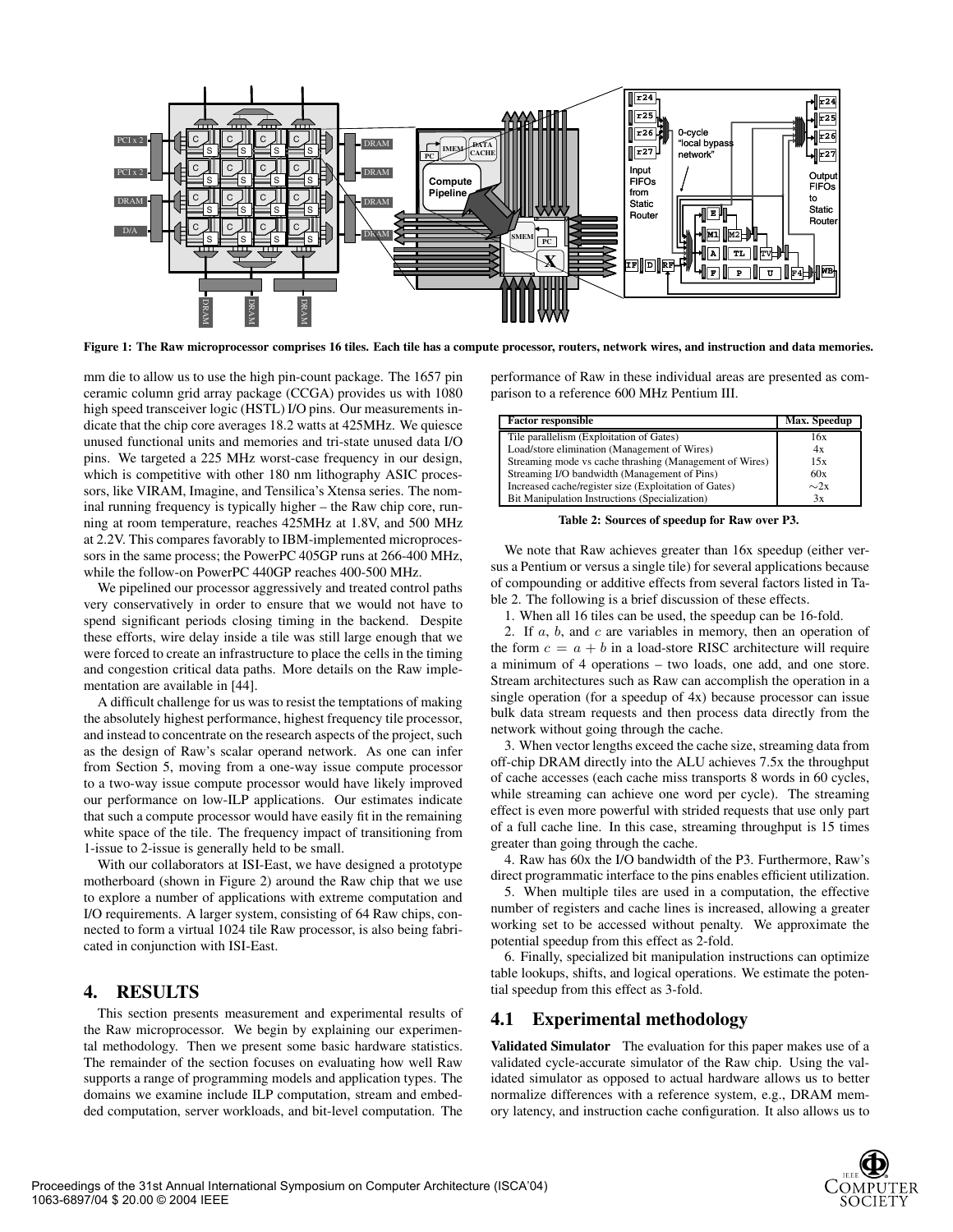

**Figure 2: Photos of the Raw chip and Raw prototype motherboard respectively.**

explore alternative motherboard configurations. We verified that the simulator and the gate-level RTL netlist have *exactly* the same timing and data values for all 200,000 lines of our hand-written assembly test suite, as well as for a number of C applications and randomly generated tests. Every stall signal, register file write, SRAM write, on-chip network wire, cache state machine transition, interrupt signal, and chip signal pin matches in value on every cycle between the two. This gate-level RTL netlist was then shipped to IBM for manufacturing. Upon receipt of the chip, we compared a subset of the tests on the actual hardware to verify that the chip was manufactured according to spec.

**Selection of a Reference Processor** In our evaluation, we realized the importance of tying our performance numbers to an existing commercial system. For fairness, this comparison system must be implemented in a process that uses the same lithography generation, 180 nm. Furthermore, the reference processor needs to be measured at a similar point in its lifecycle, i.e., as close to first silicon as possible. This is because most commercial systems are speedpath or process tuned after first silicon is created [7]. For instance, the 180nm P3 initial production silicon was released at 500-733 MHz and gradually was tuned until it reached a final production silicon frequency of 1 GHz. The first silicon value for the P3 is not publicly known. However, the frequencies of first-silicon and initial production silicon have been known to differ by as much as 2x.

The P3 is especially ideal for comparison with Raw because it is in common use, because its fabrication process is well documented, and because the common-case functional unit latencies are almost identical. The back ends of the processors share a similar level of pipelining, which means that relative cycle-counts carry some significance. Conventional VLSI wisdom suggests that, when normalized for process, Raw's single-ported L1 data cache should have approximately the same area and delay as the P3's two-ported L1 data cache of half the size. For sequential codes with working sets that fit in the L1 caches, the cycle counts should be quite similar. And given that the fortunes of Intel have rested (and continue to rest, with the Pentium-M reincarnation) upon this architecture for almost ten years, there is reason to believe that the implementation is a good one. In fact, the P3, upon release in 4Q'99, had the highest SpecInt95 value of any processor [13].

Itanium and Pentium 4 (P4) came as close seconds to our final

choice. Our decision to avoid them came from our need to match the lifecycle of the reference system to Raw's. Intel's market pressures cause it to delay the release of new processors such as P4 or Itanium until they have been tuned enough to compete with the existing Pentium product line. Consequently, when these processors are released, they may be closer to final-silicon than first-silicon. For example, it is documented in the press that Itanium I was delayed for two years between first-silicon announcement and initial production silicon availability. Finally, the implementation complexity of Raw is more similar to the P3 than P4 or Itanium.

**Comparison of Silicon Implementations** Table 3 compares the two chips and their fabrication processes, IBM's CMOS 7SF [27, 37] and Intel's P858 [51]. CMOS 7SF has denser SRAM cells and less interconnect resistivity, due to copper metalization. P858, on the other hand, attempts to compensate for aluminum metalization by using a lower-k dielectric, SiOF, and by carefully varying the aspect ratios of the wires.

| Parameter                            | Raw (IBM ASIC)           | P3 (Intel)               |
|--------------------------------------|--------------------------|--------------------------|
| <b>Lithography Generation</b>        | $180 \text{ nm}$         | $180 \text{ nm}$         |
| Process Name                         | <b>CMOS 7SF</b>          | P858                     |
|                                      | $(SA-27E)$               |                          |
| Metal Layers                         | Cu <sub>6</sub>          | A $16$                   |
| Dielectric Material                  | SiO <sub>2</sub>         | SiOF                     |
| Oxide Thickness $(T_{ox})$           | $3.5 \text{ nm}$         | 3.0 <sub>nm</sub>        |
| <b>SRAM Cell Size</b>                | 4.8 $\mu$ m <sup>2</sup> | 5.6 $\mu$ m <sup>2</sup> |
| Dielectric $k$                       | 4.1                      | 3.55                     |
| Ring Oscillator Stage (FO1)          | 23 <sub>ps</sub>         | $11$ ps                  |
| Dynamic Logic, Custom Macros         | no                       | yes                      |
| (SRAMs, RFs)                         |                          |                          |
| Speedpath Tuning since First Silicon | n <sub>0</sub>           | yes                      |
| <b>Initial Frequency</b>             | 425 MHz                  | 500-733 MHz              |
| Die Area <sup>2</sup>                | $331$ mm <sup>2</sup>    | $106 \text{ mm}^2$       |
| Signal Pins                          | $\sim$ 1100              | $\sim$ 190               |
| Vdd used                             | 1.8 V                    | 1.65 V                   |
| <b>Nominal Process Vdd</b>           | 1.8 V                    | 1.5 V                    |

**Table 3: Comparison of Implementation Parameters for Raw and P3- Coppermine.**

The Ring Oscillator metric measures the delay of a fanout-of-1 (FO1) inverter. It has been suggested that an approximate FO4 delay can be found by multiplying the FO1 delay by 3 [15]. Thus, P858 gates appear to be significantly (2.1x) faster than the CMOS

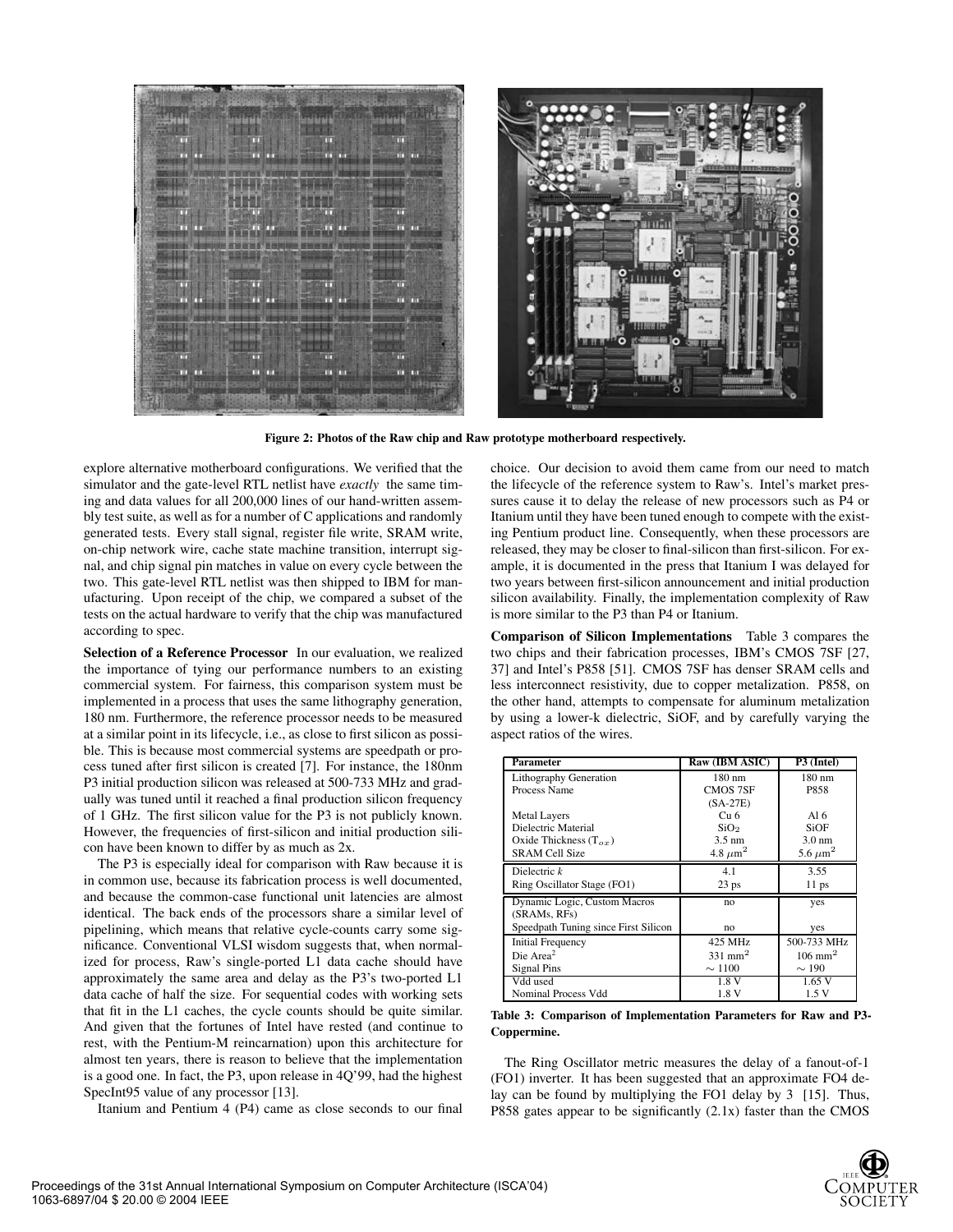7SF gates. This is to be expected, as IBM terms CMOS 7SF a "value" process. IBM's non-ASIC, high-performance, 180 nm process, CMOS 8S, is competitive with P858 [8], and has ring oscillator delays of 11 ps and better. Furthermore, production 180 nm P3's have their voltages set 10% higher than the nominal process voltage, which typically improves frequency by  $10\%$  or more.

A recent book, [7], lists a number of limitations that ASIC processor implementations face versus full-custom implementations. We mention some applicable ones here. First, because the ASIC flow predetermines aspects of a chip, basic overheads are relatively high in comparison to full-custom designs. Two of Raw's largest overheads were the mandatory scan flip-flops (18%), and clock skew and jitter (13%). Second, ASIC flows tend to produce logic that is significantly less dense than corresponding custom flows. Third, ASIC flows prevent use of custom or dynamic logic, except for a limited menu (up to 2 read ports and 2 write ports) of fixed pipelinedepth register files and SRAMs, which are machine generated. A 40-80% improvement in frequency often is attributed to the use of dynamic logic. Process and speedpath tuning account for 35%. Finally, speed-binning yields approximately 20%.

We compensate only for the last two factors in this paper. We selected a 600 MHz P3 as the reference system. The 600 MHz P3, released prior to process tuning, and after limited speedpath tuning, is solidly in the middle of the P3 initial production frequency range, presumably representing an average-speedbin part.

We believe that a Raw implementation with the same engineering effort and process technology as the Intel P3 would be smaller and significantly faster. However, we make no attempt to normalize for these factors.

**Normalization Details** With the selection of a reference CPU implementation comes a selection of an enclosing computer. We used a pair of 600 MHz Dell Precision 410's to run our reference benchmarks. We outfitted these machines with identical 100 MHz 2-2- 2 PC100 256 MB DRAMs, and wrote several microbenchmarks to verify that the memory system timings matched.

To compare the Raw and Dell systems more equally, we used the Raw simulator's extension language to implement a cycle-matched PC100 DRAM model and a chipset<sup>4</sup>. This model has the same wallclock latency and bandwidth as the Dell 410. However, since Raw runs at a slower frequency than the P3, the latency, measured in cycles, is less. We use the term **RawPC** to describe a simulation which uses 8 PC100 DRAMs, occupying 4 ports on the left hand side of the chip, and 4 on the right hand side.

Because Raw is also designed for streaming applications, we also wanted to measure applications that use the full pin bandwidth of the chip. In this case, we use a simulation of CL2 PC 3500 DDR DRAM, which provides enough bandwidth to saturate both directions of a Raw port. In this case, we use 16 PC 3500 DRAMs, attached to all 16 logical ports on the chip, in conjunction with a memory controller, implemented in the chipset, that supports a number of stream requests. A Raw tile can send a message over the general dynamic network to the chipset to initiate large bulk transfers from the DRAMs into and out of the static network. Simple interleaving and striding is supported, subject to the underlying access and timing constraints of the DRAM. We call this configuration **RawStreams**.

The placement of a DRAM on a Raw port does not exclude the use of other devices on that port – the chipsets have a simple de-

|                     | Latency           | <b>Throughput</b> |      |      |
|---------------------|-------------------|-------------------|------|------|
| Operation           | <b>1 Raw Tile</b> | P3                | Raw  | P3   |
| <b>ALU</b>          |                   |                   |      |      |
| Load (hit)          | 3                 | 3                 |      |      |
| Store (hit)         |                   |                   |      |      |
| FP Add              | 4                 | 3                 |      |      |
| FP Mul              |                   | 5                 |      | 1/2  |
| Mul                 | $\overline{c}$    | 4                 |      |      |
| Div                 | 42                | 26                |      |      |
| FP Div              | $\overline{10}$   | 18                | 1/10 | 1/18 |
| SSE FP 4-Add        |                   | 4                 |      | 1/2  |
| SSE FP 4-Mul        |                   | 5                 |      | 1/2  |
| <b>SSE FP 4-Div</b> |                   | 36                |      | 1/36 |

**Table 4: Functional unit timings. Commonly executed instructions appear first. FP operations are single precision.**

|                              | <b>1 Raw Tile</b> | P <sub>3</sub> |
|------------------------------|-------------------|----------------|
| <b>CPU</b> Frequency         | 425 MHz           | 600 MHz        |
| <b>Sustained Issue Width</b> | 1 in-order        | 3 out-of-order |
| <b>Mispredict Penalty</b>    | 3                 | $10-15$        |
| DRAM Freq (RawPC)            | <b>100 MHz</b>    | 100 MHz        |
| DRAM Freq (RawStreams)       | 2 x 213 MHz       |                |
| <b>DRAM Access Width</b>     | 8 bytes           | $8$ bytes      |
| L1 D cache size              | 32K               | 16K            |
| L1 D cache ports             |                   | $\overline{c}$ |
| L1 I cache size              | 32K               | 16K            |
| L1 miss latency              | 54 cycles         | 7 cycles       |
| L1 fill width                | 4 bytes           | 32 bytes       |
| $L1/L2$ line sizes           | 32 bytes          | 32 bytes       |
| L1 associativities           | $2$ -way          | 4-way          |
| L <sub>2</sub> size          |                   | 256K           |
| L2 associativity             | ۰                 | $8 - way$      |
| L2 miss latency              | ۰                 | 79 cycles      |
| L <sub>2</sub> fill width    |                   | 8 bytes        |

**Table 5: Memory system data.**

multiplexing mechanism that allows multiple devices to connect to a single port.

Except where otherwise noted, we used gcc 3.3 -O3 to compile C and Fortran code for both  $\text{Raw}^5$  and the P3<sup>6</sup>. For programs that do C or Fortran stdio calls, we use newlib 1.9.0 for both Raw and the P3. Finally, to eliminate the impact of disparate file and operating systems, the results of I/O system calls for the Spec benchmarks were captured and embedded into the binaries as static data using [42].

We performed one final normalization. Our preliminary Raw software-managed instruction-caching system has not been optimized, which made it difficult to compare the two systems. To enable comparisons with the P3, we augmented the cycle-accurate simulator so that it employs conventional 2-way associative hardware instruction caching. These instruction caches are modelled cycleby-cycle in the same manner as the rest of the hardware. Like the data caches, they service misses over the memory dynamic network. Resource contention between the caches is modeled accordingly.

## **4.2 Basic data**

Tables 4 and 5 show functional unit timings and memory system characteristics for both systems, respectively. Table 6 shows Raw's measured power consumption [19]. Table 7 lists a breakdown of the end-to-end message latency on Raw's scalar operand network. The low 3-cycle inter-tile ALU-to-ALU latency and zero cycle send and receive occupancies are critical for obtaining good ILP performance.

# **4.3 ILP Computation**

This section examines how well Raw is able to support conventional sequential applications. Typically, the only form of parallelism available in these applications is ILP-level parallelism. For



 $2$ Note that despite the area penalty for an ASIC implementation, it is almost certain that the Raw processor is a bigger design than the P3. Our evaluation does not aim to make a cost-normalized comparison, but rather seeks to demonstrate the scalability of our approach for future microprocessor designs.

<sup>&</sup>lt;sup>4</sup>The support chips typically used to interface a processor to its memory system and I/O peripherals.

 ${}^{5}$  The Raw gcc backend, based on the MIPS backend, targets a single tile's compute and network resources.

 ${}^{6}$ For P3, we added -march=pentium3 -mfpmath=sse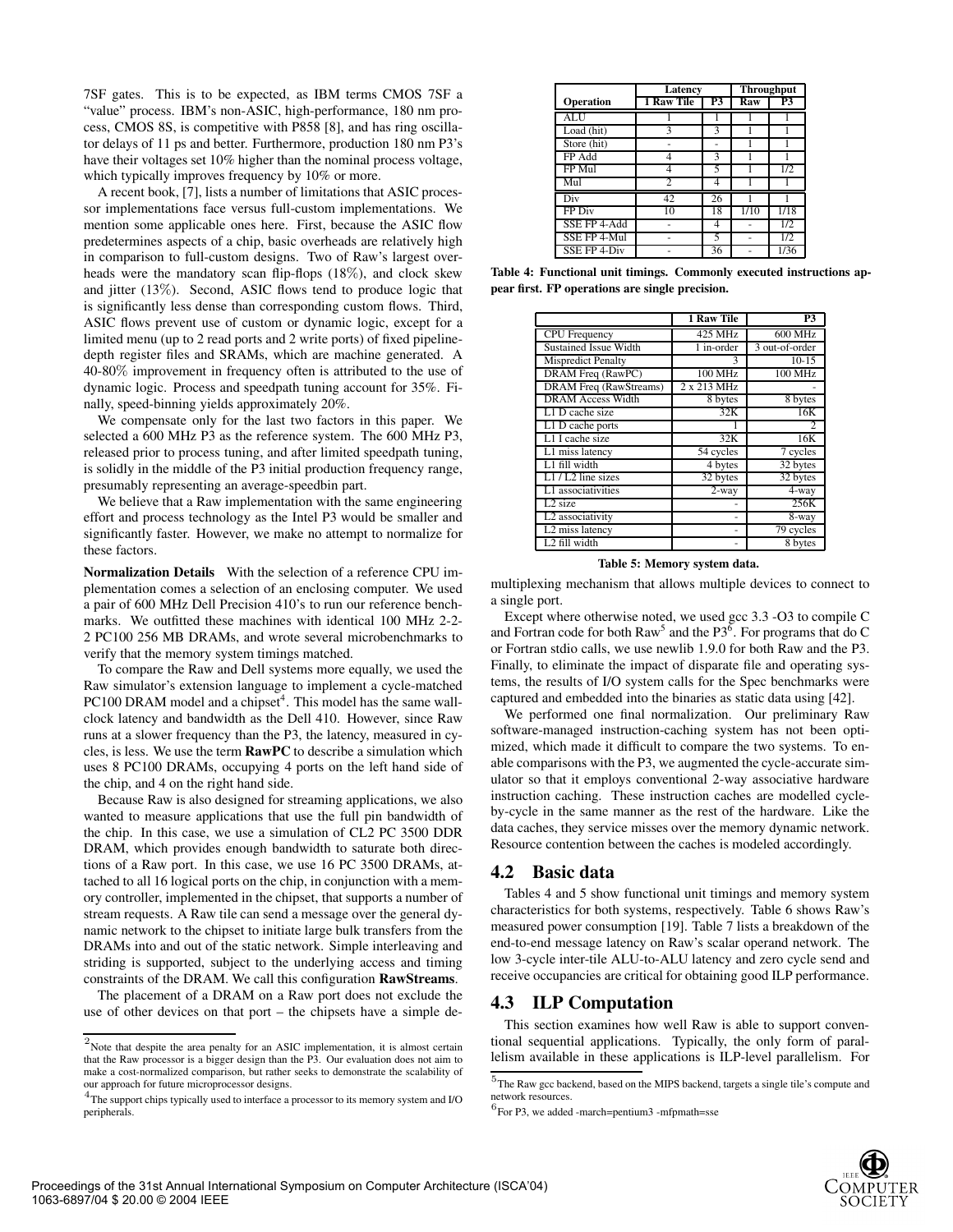|                           | Core   | Pins   |
|---------------------------|--------|--------|
| Idle - Full Chip          | 9.6 W  | 0.02 W |
| Average - Per Active Tile | 0.54 W |        |
| Average - Per Active Port |        | 0.2 W  |
| Average - Full Chip       | 18.2 W | 2.8 W  |

Table 6: Raw power consumption at 425 MHz, 25° C

|                                      | Latency |
|--------------------------------------|---------|
| Sending Processor Occupancy          |         |
| Latency to Network Input             |         |
| Latency per hop                      |         |
| Latency from Network Output to ALU   |         |
| <b>Receiving Processor Occupancy</b> |         |

**Table 7: Breakdown of the end-to-end latency (in cycles) for a one-word message on Raw's static network.**

this evaluation, we select a range of benchmarks that encompasses a wide spectrum of program types and degree of ILP.

Much like a VLIW architecture, Raw is designed to rely on the compiler to find and exploit ILP. We have developed Rawcc [5, 24, 25] to explore these compilation issues. Rawcc takes sequential C or Fortran programs and orchestrates them across the Raw tiles in two steps. First, Rawcc distributes the data and code across the tiles to attempt to balance the tradeoff between locality and parallelism. Then, it schedules the computation and communication to maximize parallelism and minimize communication stalls.

Rawcc was developed as a prototyping environment for exploring compilation techniques for Raw. As such, unmodified Spec applications stretch its robustness. We are working on improving the robustness of Rawcc. Additionally, we have made progress on a follow-on parallelizing compiler which has more focus on robustness and code quality. The speedups attained in Table 8 shows the potential of automatic parallelization and ILP exploitation on Raw. Of the benchmarks compiled by Rawcc, Raw is able to outperform the P3 for all the scientific benchmarks and several irregular applications.

|                          |                                              | # Raw        | <b>Cycles</b> | Speedup vs P3 |      |
|--------------------------|----------------------------------------------|--------------|---------------|---------------|------|
| <b>Benchmark</b>         | Source                                       | <b>Tiles</b> | on Raw        | <b>Cycles</b> | Time |
|                          | Dense-Matrix Scientific Applications         |              |               |               |      |
| Swim                     | Spec95                                       | 16           | 14.5M         | 4.0           | 2.9  |
| Tomcatv                  | Nasa7:Spec92                                 | 16           | 2.05M         | 1.9           | 1.3  |
| <b>Btrix</b>             | Nasa7:Spec92                                 | 16           | 516K          | 6.1           | 4.3  |
| Cholesky                 | Nasa7:Spec92                                 | 16           | 3.09M         | 2.4           | 1.7  |
| $\overline{\text{M}}$ xm | Nasa7:Spec92                                 | 16           | 247K          | 2.0           | 1.4  |
| Vpenta                   | Nasa7:Spec92                                 | 16           | 272K          | 9.1           | 6.4  |
| Jacobi                   | Raw bench, suite                             | 16           | 40.6K         | 6.9           | 4.9  |
| Life                     | Raw bench, suite                             | 16           | 332K          | 4.1           | 2.9  |
|                          | Sparse-Matrix/Integer/Irregular Applications |              |               |               |      |
| <b>SHA</b>               | Perl Oasis                                   | 16           | 768K          | 1.8           | 1.3  |
| <b>AES</b> Decode        | <b>FIPS-197</b>                              | 16           | 292K          | 1.3           | 0.96 |
| Fpppp-kernel             | Nasa7:Spec92                                 | 16           | 169K          | 4.8           | 3.4  |
| Unstructured             | <b>CHAOS</b>                                 | 16           | 5.81M         | 1.4           | 1.0  |

**Table 8: Performance of sequential programs on Raw and on a P3.**

Table 9 shows the speedups achieved by Rawcc as the number of tiles varies from two to 16. The speedups are compared to performance of a single Raw tile. Overall, the source of speedups comes primarily from tile parallelism (see Table 2), but several of the dense matrix benchmarks benefit from increased cache capacity as well (which explains the super-linear speedups). In addition, Fpppp-kernel benefits from increased register capacity, which leads to fewer spills.

For completeness, we also compiled a selection of the Spec2000 benchmarks with gcc for a single tile, and ran them using the MinneSPEC's [20] *LgRed* data sets to reduce the length of simulations. The results, shown in Table 10, represent a lower bound for the performance of those codes on Raw, as they only use 1/16 of the resources on the Raw chip. The numbers are quite surprising; on average; the simple in-order Raw tile with no L2 cache is only

|                                              | <b>Number</b> of tiles |                  |                  |                  |      |  |
|----------------------------------------------|------------------------|------------------|------------------|------------------|------|--|
| <b>Benchmark</b>                             | 1                      | 2                | 4                | 8                | T6   |  |
| <b>Dense-Matrix Scientific Applications</b>  |                        |                  |                  |                  |      |  |
| Swim                                         | 1.0                    | 1.1              | 2.4              | 4.7              | 9.0  |  |
| Tomcaty                                      | 1.0                    | 1.3              | 3.0              | 5.3              | 8.2  |  |
| <b>Btrix</b>                                 | 1.0                    | 1.7              | 5.5              | 15.1             | 33.4 |  |
| Cholesky                                     | 1.0                    | 1.8              | $\overline{4.8}$ | 9.0              | 10.3 |  |
| Mxm                                          | 1.0                    | 1.4              | 4.6              | 6.6              | 8.3  |  |
| Vpenta                                       | 1.0                    | 2.1              | 7.6              | 20.8             | 41.8 |  |
| Jacobi                                       | 1.0                    | $\overline{2.6}$ | 6.1              | 13.2             | 22.6 |  |
| Life                                         | 1.0                    | 1.0              | 2.4              | 5.9              | 12.6 |  |
| Sparse-Matrix/Integer/Irregular Applications |                        |                  |                  |                  |      |  |
| <b>SHA</b>                                   | 1.0                    | 1.5              | 1.2              | 1.6              | 2.1  |  |
| <b>AES</b> Decode                            | 1.0                    | 1.5              | $\overline{2.5}$ | $\overline{3.2}$ | 3.4  |  |
| Fpppp-kernel                                 | 1.0                    | 0.9              | 1.8              | 3.7              | 6.9  |  |
| Unstructured                                 | 1.0                    | 1.8              | 3.2              | 3.5              | 3.1  |  |

**Table 9: Speedup of the ILP benchmarks relative to single-tile Raw.** 1.4x slower by cycles and 2x slower by time than the full P3. This suggests that in the event that the parallelism in these applications is too small to be exploited across Raw tiles, a simple two-way Raw compute processor might be sufficient to make the performance difference easily be hidden by other aspects of the system.

|             |                | # Raw | <b>Cycles</b>     | Speedup vs P3 |             |
|-------------|----------------|-------|-------------------|---------------|-------------|
| Benchmark   | Source         | Tiles | on Raw            | <b>Cycles</b> | <b>Time</b> |
| 172.mgrid   | SPECfp         |       | .240B             | 0.97          | 0.69        |
| 173.applu   | SPECfp         |       | .324B             | 0.92          | 0.65        |
| $177$ mesa  | SPECfp         |       | 2.40 <sub>B</sub> | 0.74          | 0.53        |
| 183.equake  | SPECfp         |       | .866B             | 0.97          | 0.69        |
| 188.ammp    | SPECfp         |       | 7.16B             | 0.65          | 0.46        |
| 301.apsi    | SPECfp         |       | 1.05B             | 0.55          | 0.39        |
| $175$ . vpr | <b>SPECint</b> |       | 2.52B             | 0.69          | 0.49        |
| $181$ .mcf  | <b>SPECint</b> |       | 4.31B             | 0.46          | 0.33        |
| 197.parser  | <b>SPECint</b> |       | 6.23B             | 0.68          | 0.48        |
| 256.bzip2   | <b>SPECint</b> |       | 3.10 <sub>B</sub> | 0.66          | 0.47        |
| 300.twolf   | <b>SPECint</b> |       | 1.96B             | 0.57          | 0.41        |

**Table 10: Performance of SPEC2000 programs on one tile on Raw.**

# **4.4 Stream computation**

We present performance of stream computations for Raw. Stream computations arise naturally out of real-time I/O applications as well as from embedded applications. The data sets for these applications are often large and may even be a continuous stream in real-time, which makes them unsuitable for traditional cache based memory systems. Raw provides a more natural support for stream based computation by allowing data to be fetched efficiently through a register mapped, software orchestrated network.

We present two sets of results. First we show the performance of programs written in StreamIt, a high level stream language, and automatically compiled to Raw. Then, we show the performance of some hand written applications.

## *4.4.1 StreamIt*

StreamIt is a high-level, architecture-independent language for high-performance streaming applications. StreamIt contains language constructs that improve programmer productivity for streaming, including hierarchical structured streams, graph parameterization, and circular buffer management; these constructs also expose information to the compiler and enable novel optimizations [47]. We have developed a Raw backend for the StreamIt compiler, which includes fully automatic load balancing, graph layout, communication scheduling, and routing [11].

We evaluate the performance of RawPC on several StreamIt benchmarks, which represent large and pervasive DSP applications. Table 11 summarizes the performance of 16 Raw tiles vs. a P3. For both architectures, we use StreamIt versions of the benchmarks; we do not compare to hand-coded C on the P3 because StreamIt performs at least 1-2X better for 4 of the 6 applications (this is due to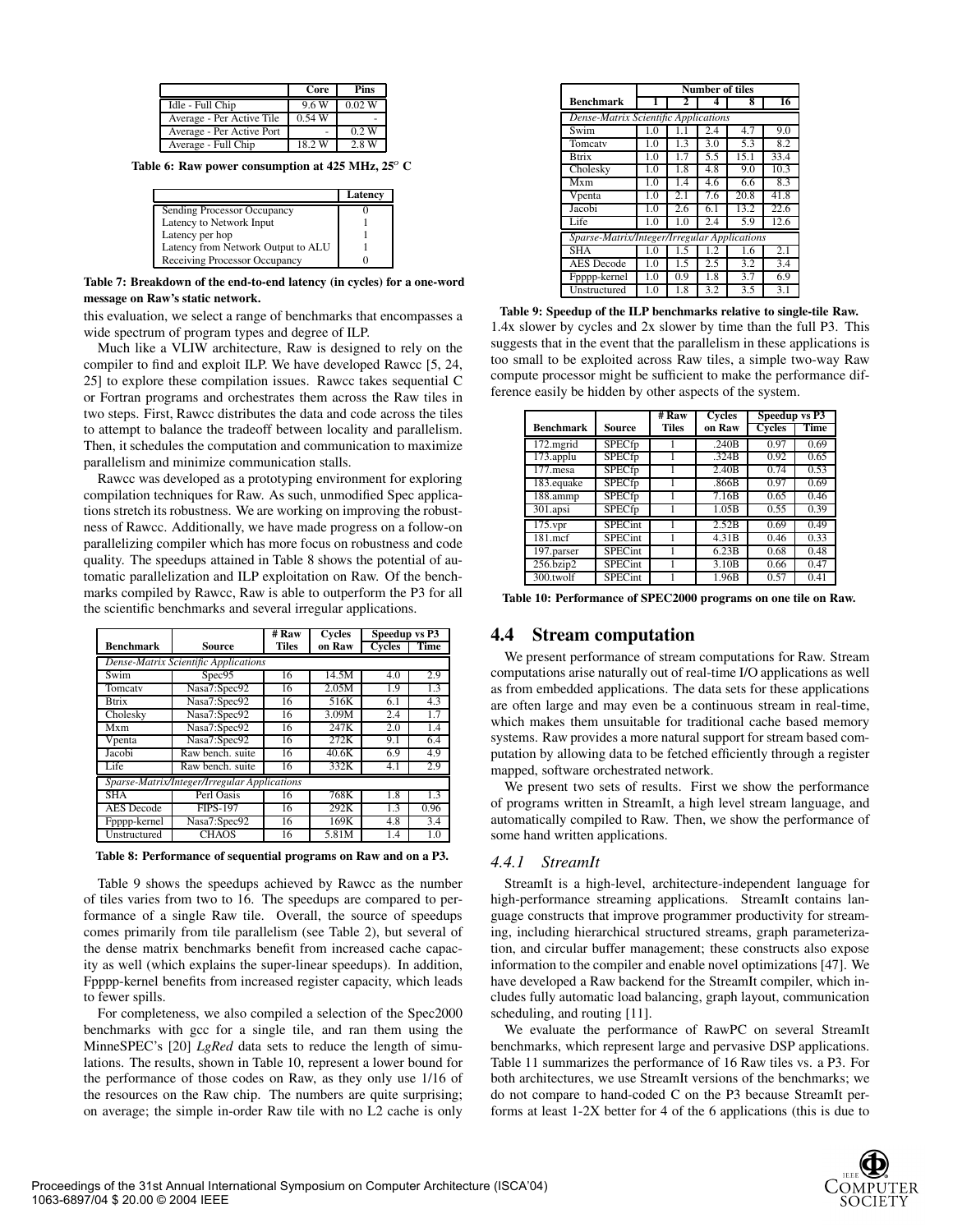aggressive unrolling and constant propagation in the StreamIt compiler). The comparison reflects two distinct influences: 1) the scaling of Raw performance as the number of tiles increases, and 2) the performance of a Raw tile vs. a P3 for the same StreamIt code. To distinguish between these influences, Table 12 shows detailed speedups relative to StreamIt code running on a 1-tile Raw configuration.

|                     | <b>Cycles Per Output</b> | Speedup vs P3 |      |
|---------------------|--------------------------|---------------|------|
| <b>Benchmark</b>    | on Raw                   | Cycles        | Time |
| Beamformer          | 2074.5                   | 7.3           | 5.2  |
| <b>Bitonic Sort</b> | 11.6                     | 4.9           | 3.5  |
| <b>FFT</b>          | 16.4                     | 6.7           | 4.8  |
| Filterbank          | 305.6                    | 15.4          | 10.9 |
| <b>FIR</b>          | 51.0                     | 11.6          | 8.2  |
| <b>FMRadio</b>      | 2614.0                   |               | 64   |

**Table 11: StreamIt performance results.**

|                     | <b>StreamIt</b> | <b>StreamIt on n Raw tiles</b> |     |     |      |      |
|---------------------|-----------------|--------------------------------|-----|-----|------|------|
| <b>Benchmark</b>    | on P3           |                                |     |     |      |      |
| Beamformer          | 3.0             | 1.0                            | 4.1 | 4.5 | 5.2  | 21.8 |
| <b>Bitonic Sort</b> | 1.3             | 1.0                            | 19  | 3.4 | 4.7  | 6.3  |
| <b>FFT</b>          | 1.1             | 1.0                            | 1.6 | 3.5 | 4.8  | 7.3  |
| Filterbank          | 1.5             | 1.0                            | 3.3 | 3.3 | 11.0 | 23.4 |
| <b>FIR</b>          | 2.6             | 1.0                            | 2.3 | 5.5 | 12.9 | 30.1 |
| <b>FMRadio</b>      | $\cdot$         |                                | 10  | 1.2 | 4.0  | 10.9 |

**Table 12: Speedup (in cycles) of StreamIt benchmarks relative to a 1-tile Raw configuration. From left, the columns indicate the StreamIt version on a P3, and on Raw configurations with one to 16 tiles.**

The primary result illustrated by Table 12 is that StreamIt applications scale effectively for increasing sizes of the Raw configuration. For FIR, FFT, and Bitonic, the scaling is approximately linear across all tile sizes (FIR is actually super-linear due to decreasing register pressure in larger configurations). For Beamformer, Filterbank, and FMRadio, the scaling is slightly inhibited for small configurations. This is because 1) these applications are larger, and IMEM constraints prevent an unrolling optimization for small tile sizes, and 2) they have more data parallelism, yielding speedups for large configurations but inhibiting small configurations due to a constant control overhead.

The second influence is the performance of a P3 vs. a single Raw tile on the same StreamIt code, as illustrated by the second column in Table 12. In most cases, performance is comparable. The P3 performs better in two cases because it can exploit ILP: Beamformer has independent real/imaginary updates in the inner loop, and FIR is a fully unrolled multiply-accumulate operation. In other cases, ILP is obscured by circular buffer accesses and control dependences.

In all, StreamIt applications benefit from Raw's exploitation of parallel resources and management of wires (see Table 19 for summary). The abundant parallelism and regular communication patterns in stream programs are an ideal match for the parallelism and tightly orchestrated communication on Raw. As stream programs often require high bandwidth, register-mapped communication serves to avoid costly memory accesses. Also, autonomous streaming components can manage their local state in Raw's distributed data caches and register banks, thereby improving locality. These aspects are key to the scalability demonstrated in the StreamIt benchmarks.

#### *4.4.2 Hand written stream applications*

ISI East, the MIT Oxygen Team, and MIT CAG have hand-written a wide range of stream based applications to take advantage of Raw as an embedded processor. This section presents the results. These include a set of linear algebra routines implemented as Stream Algorithms, the STREAM benchmark, and several other embedded applications including a real-time 1020-node acoustic beamformer. The benchmarks are typically written in C and compiled with gcc, with inline assembly for a subset of inner loops. Some of the simpler benchmarks like the STREAM benchmark and the FIR were small enough that coding entirely in assembly was most expedient.

**Stream Algorithms** Table 13 presents the performance of a set of linear algebra algorithms on RawPC versus the P3.

|                              |                     | <b>MFlops</b> | Speedup vs P3 |      |
|------------------------------|---------------------|---------------|---------------|------|
| <b>Benchmark</b>             | <b>Problem Size</b> | on Raw        | <b>Cycles</b> | Time |
| <b>Matrix Multiplication</b> | 256 x 256           | 6310          | 8.6           | 6.3  |
| LU factorization             | 256 x 256           | 4300          | 12.9          | 9.2  |
| Triangular solver            | 256 x 256           | 4910          | 12.2          | 8.6  |
| <b>OR</b> factorization      | 256 x 256           | 5170          | 18.0          | 12.8 |
| Convolution                  | 256x<br>16          | 4610          | 9.1           | 6.5  |

**Table 13: Performance of linear algebra routines.**

The Raw implementations are coded as Stream Algorithms [16], which emphasize computational efficiency in space and time and are designed specifically to take advantage of tiled microarchitectures like Raw. They have three key features. First, stream algorithms operate directly on data from the interconnect and achieve an asymptotically optimal 100 % compute efficiency for large numbers of tiles. Second, stream algorithms use no more than a small, bounded amount of storage on each processing element. Third, data are streamed through the compute fabric from and to peripheral memories.

With the exception of Convolution, we compare against the P3 running single precision Lapack (Linear Algebra Package). We use clapack version 3.0 [2] and a tuned BLAS implementation, AT-LAS [50], version 3.4.2. We disassembled the ATLAS library to verify that it uses P3 SSE extensions appropriately to achieve high performance. Since Lapack does not provide a convolution, we compare against the Intel Integrated Performance Primitives (IPP).

As can be seen in Table 13, Raw performs significantly better than the P3 on these applications even with optimized P3 SSE code. Raw's better performance is due to load/store elimination (see Table 2), and the use of parallel resources. Stream Algorithms operate directly on values from the network and avoid loads and stores, thereby achieving higher utilization of parallel resources than the blocked code on the P3.

**STREAM benchmark** The STREAM benchmark was created by John McCalpin to measure sustainable memory bandwidth and the corresponding computation rate for vector kernels [30]. Its performance has been documented on thousands of machines, ranging from PCs and desktops to MPPs and other supercomputers.

|                     | <b>Bandwidth</b> (GB/s) |      |                 |        |  |
|---------------------|-------------------------|------|-----------------|--------|--|
| <b>Problem Size</b> | P3                      | Raw  | <b>NEC SX-7</b> | Raw/P3 |  |
| Copy                | .567                    | 47.6 | 35.1            | 84     |  |
| Scale               | .514                    | 47.3 | 34.8            | 92     |  |
| Add                 | .645                    | 35.6 | 35.3            | 55     |  |
| Scale & Add         | .616                    | 35.5 | 35.3            | 59     |  |

**Table 14: Performance (by time) of STREAM benchmark.**

We hand-coded an implementation of STREAM on RawStreams. We also tweaked the P3 version to use single precision SSE floating point, improving its performance. The Raw implementation employs 14 tiles and streams data between 14 processors and 14 memory ports through the static network. Table 14 displays the results. Raw is 55x-92x better than the P3. The table also includes the performance of STREAM on NEC SX-7 Supercomputer, which has the highest reported STREAM performance of any single-chip processor. Note that Raw surpasses that performance. This extreme singlechip performance is achieved by taking advantage of three Raw architectural features: its ample pin bandwidth, the ability to precisely route data values in and out of DRAMs with minimal overhead, and a careful match between floating point and DRAM bandwidth.

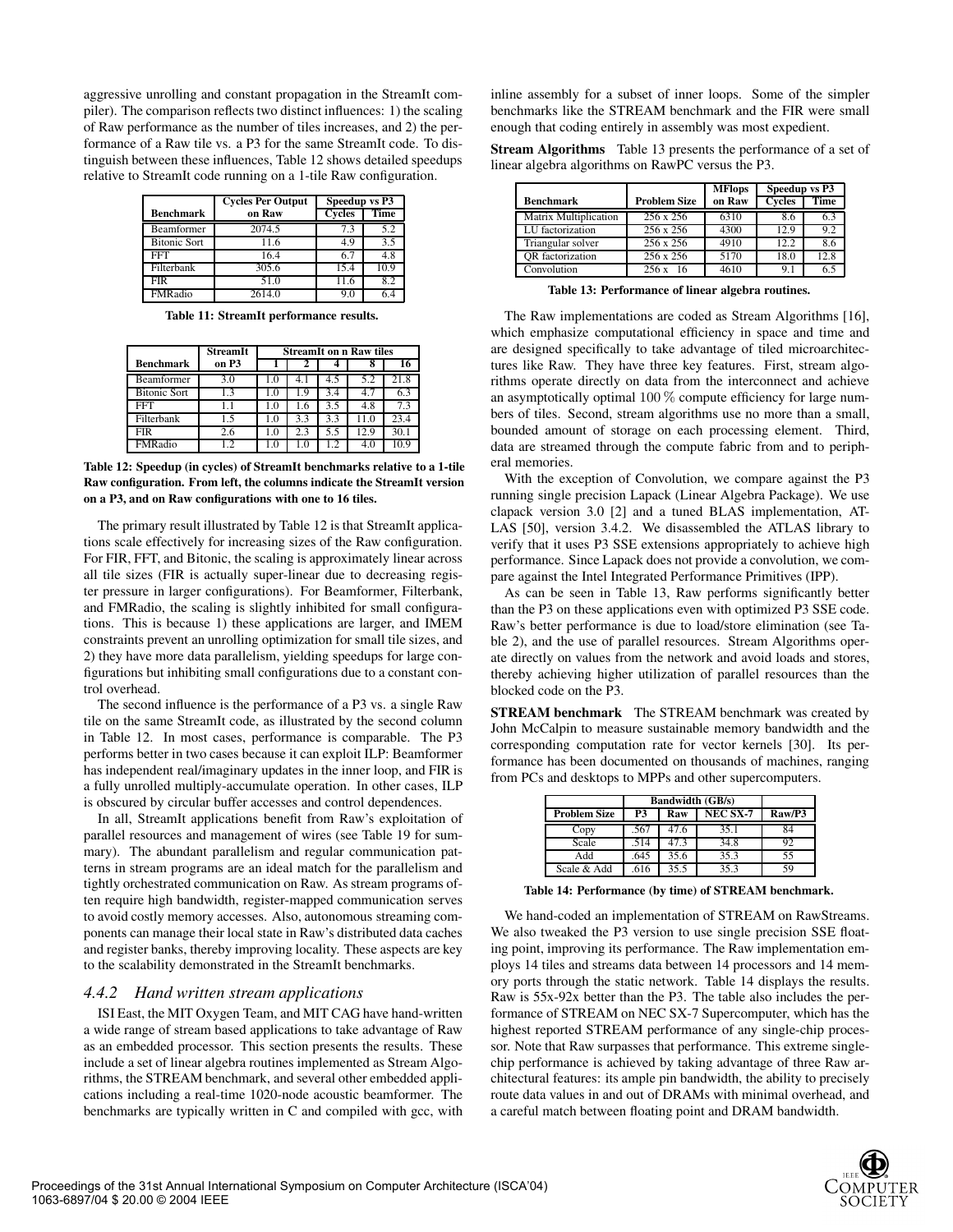**Other stream-based applications** Table 15 presents the performance of some hand written stream applications on Raw. We are developing a real time 1020 microphone Acoustic Beamformer which will use the Raw system for processing. On this application, Raw runs 16 instantiations of the code and the microphones are striped in a data parallel manner across the array. Raw's software exposed I/O is also much more efficient than getting the stream data from DRAM in the case of the P3. Inputting and outputting data from DRAM is the best case for the P3. The P3 results would be much worse in an actual system where the data would come over a PCI bus. For the FIR, we compared to the Intel IPP. Results for Corner Turn, Beam Steering, and CSLC are discussed in the previously published [41].

|                             | Machine           | <b>Cycles</b> | Speedup vs P3 |      |
|-----------------------------|-------------------|---------------|---------------|------|
| <b>Benchmark</b>            | Config.           | on Raw        | <b>Cycles</b> | Time |
| <b>Acoustic Beamforming</b> | <b>RawStreams</b> | 7.83M         | 9.7           | 6.9  |
| 512-pt Radix-2 FFT          | RawPC             | 331K          | 4.6           | 3.3  |
| 16-tap FIR                  | <b>RawStreams</b> | 548K          | 10.9          | 7.7  |
| <b>CSLC</b>                 | RawPC             | 4.11M         | 17.0          | 12.0 |
| <b>Beam Steering</b>        | RawStreams        | 943K          | 65            | 46   |
| Corner Turn                 | <b>RawStreams</b> | 147K          | 245           | 174  |

**Table 15: Performance of hand written stream applications.**

#### **4.5 Server**

To measure the performance of Raw on server-like workloads, we conduct the following experiment on RawPC to obtain SpecRatelike metrics. For each of a subset of Spec 2000 applications, we execute an independent copy of it on each of the 16 tiles, and we measure the overall throughput of that workload relative to a single run on the P3.

Table 16 presents the results. Note that the speedup of Raw versus P3 is equivalent to the throughput of Raw relative to P3's throughput. As anticipated, RawPC outperforms the P3 by a large margin, with an average throughput advantage of 10.8x (by cycles) and 7.6x (by time). The key Raw feature that enables this performance is the high pin bandwidth available to off-chip memory. RawPC contains eight separate memory ports to DRAM. This means that even when all 16 tiles are running applications, each memory port and DRAM is only shared among two applications.

|                  | <b>Cycles</b> | Speedup vs P3     |      |                   |
|------------------|---------------|-------------------|------|-------------------|
| <b>Benchmark</b> | on Raw        | <b>Cycles</b>     | Time | <b>Efficiency</b> |
| 172.mgrid        | .240B         | 15.0              | 10.6 | 96%               |
| 173.applu        | .324B         | 14.0              | 9.9  | 96%               |
| $177$ . mesa     | 2.40B         | $\overline{11.8}$ | 8.4  | 99%               |
| $183$ .equake    | .866B         | 15.1              | 10.7 | 97%               |
| $188$ .ammp      | 7.16B         | 9.1               | 6.5  | 87%               |
| 301.apsi         | 1.05B         | 8.5               | 6.0  | 96%               |
| 175.vpr          | 2.52B         | 10.9              | 7.7  | 98%               |
| $181$ .mcf       | 4.31B         | 5.5               | 3.9  | 74%               |
| 197.parser       | 6.23B         | 10.1              | 7.2  | 92%               |
| 256.bzip2        | 3.10B         | 10.0              | 7.1  | 94%               |
| $300$ .twolf     | 1.96B         | 8.6               | 6.1  | 94%               |

**Table 16: Performance of Raw on server workloads relative to the P3.**

Table 16 shows the efficiency of RawPC's memory system for each server workload. Efficiency is the ratio between the actual throughput and the ideal 16x speedup attainable on 16 tiles. Less than the ideal throughput is achieved because of interference among memory requests originating from tiles that share the same DRAM banks and ports. We see that the efficiency is high across all the workloads, with an average of 93%.

#### **4.6 Bit-Level Computation**

We measure the performance of RawStreams on two bit-level computations [49]. Table 17 presents the results for the P3, Raw, FPGA, and ASIC implementations. We compare with a Xilinx

|         |               |               | Speedup vs P3 |      |             |             |
|---------|---------------|---------------|---------------|------|-------------|-------------|
|         | Problem       | <b>Cycles</b> | Raw           |      | <b>FPGA</b> | <b>ASIC</b> |
|         | <b>Size</b>   | on Raw        | Cycles        | Time | Time        | Time        |
| 802.11a | $1024$ bits   | 1048          | 11.0          | 7.8  | 6.8         | 24          |
| ConvEnc | 16408 bits    | 16408         | 18.0          |      | . .         | 38          |
|         | 65536 bits    | 65560         | 32.8          | 23.2 | 20          | 68          |
| 8b/10b  | 1024 bytes    | 1054          | 8.2           | 5.8  | 3.9         | 12          |
| Encoder | 16408 bytes   | 16444         | 11.8          | 8.3  | 5.4         |             |
|         | $65536$ bytes | 65695         | 19.9          | 14.1 | 9.1         | 29          |

**Table 17: Performance of two bit-level applications: 802.11a Convolutional Encoder and 8b/10b Encoder. The hand coded Raw implementations are compared to reference sequential implementations on the P3.** Virtex-II 3000-5 FPGA, which is built on the same process generation as the Raw chip, and for the ASIC implementations we synthesize to the IBM SA-27E process that the Raw chip is implemented in. For each benchmark, we present three problem sizes: 1024, 16384, and 65536 samples. These problem sizes are selected to fit in the L1, L2, and miss in the cache on the P3, respectively. We use a randomized input sequence in all cases.

On these two applications, Raw is able to excel by exploiting finegrain pipeline parallelism. To do this, the computations were spatially mapped across multiple tiles. Both applications benefited by more than 2x from Raw's specialized bit-level manipulation instructions, which reduce the latency of critical feedback loops. Another factor in Raw's high performance on these applications is Raw's exposed streaming I/O. This I/O model is in sharp contrast to having to move data though the cache hierarchy on a P3.

We also present in Table 18 results for the operation on 16 parallel input streams. This is to simulate a possible workload that a basestation communications chip may need to complete by encoding 16 simultaneous connections. For this throughput test, a more area efficient implementation was used on Raw. This implementation has lower peak performance, but by instantiating 16 instances, a higher throughput per area is achieved.

|                  |                     | <b>Cycles</b> | Speedup vs P3 |      |
|------------------|---------------------|---------------|---------------|------|
| <b>Benchmark</b> | <b>Problem Size</b> | on Raw        | <b>Cycles</b> | Time |
| 802.11a          | $16*64$ bits        | 259           | 45            | 32   |
| ConvEnc          | 16*1024 bits        | 4138          |               |      |
|                  | 16*4096 bits        | 16549         | 130           | 92   |
| 8b/10b           | $16*64$ bytes       | 257           | 34            | 24   |
| Encoder          | 16*1024 bytes       | 4097          | 47            | 33   |
|                  | 16*4096 bytes       | 16385         | 80            |      |

**Table 18: Performance of two bit-level applications for 16 streams: 802.11a Convolutional Encoder and 8b/10b Encoder. This test simulates a possible workload for a base-station which processes multiple communication streams.**

#### **5. ANALYSIS**

Sections 4.3 through 4.6 presented performance results for Raw for several application classes and showed that Raw's performance was within a factor of 2x of the P3 for low-ILP applications, 2x-9x better than the P3 for high-ILP applications, and 10-100x better for stream or embedded computations. Table 19 summarizes the primary features that are responsible for performance improvements on Raw.

In this section, we compare the performance of Raw to other machines that have been designed specifically with streams or embedded computation in mind. We also attempt to explore quantitatively the degree to which Raw succeeds in being a more versatile generalpurpose processor. To do so, we selected a representative subset of applications from each of our computational classes, and obtained performance results for Raw, P3 and machines especially suited for each of those applications. We note that these results are exploratory in nature and not meant to be taken as any sort of proof of Raw's versatility, rather as an early indication of the possibilities.

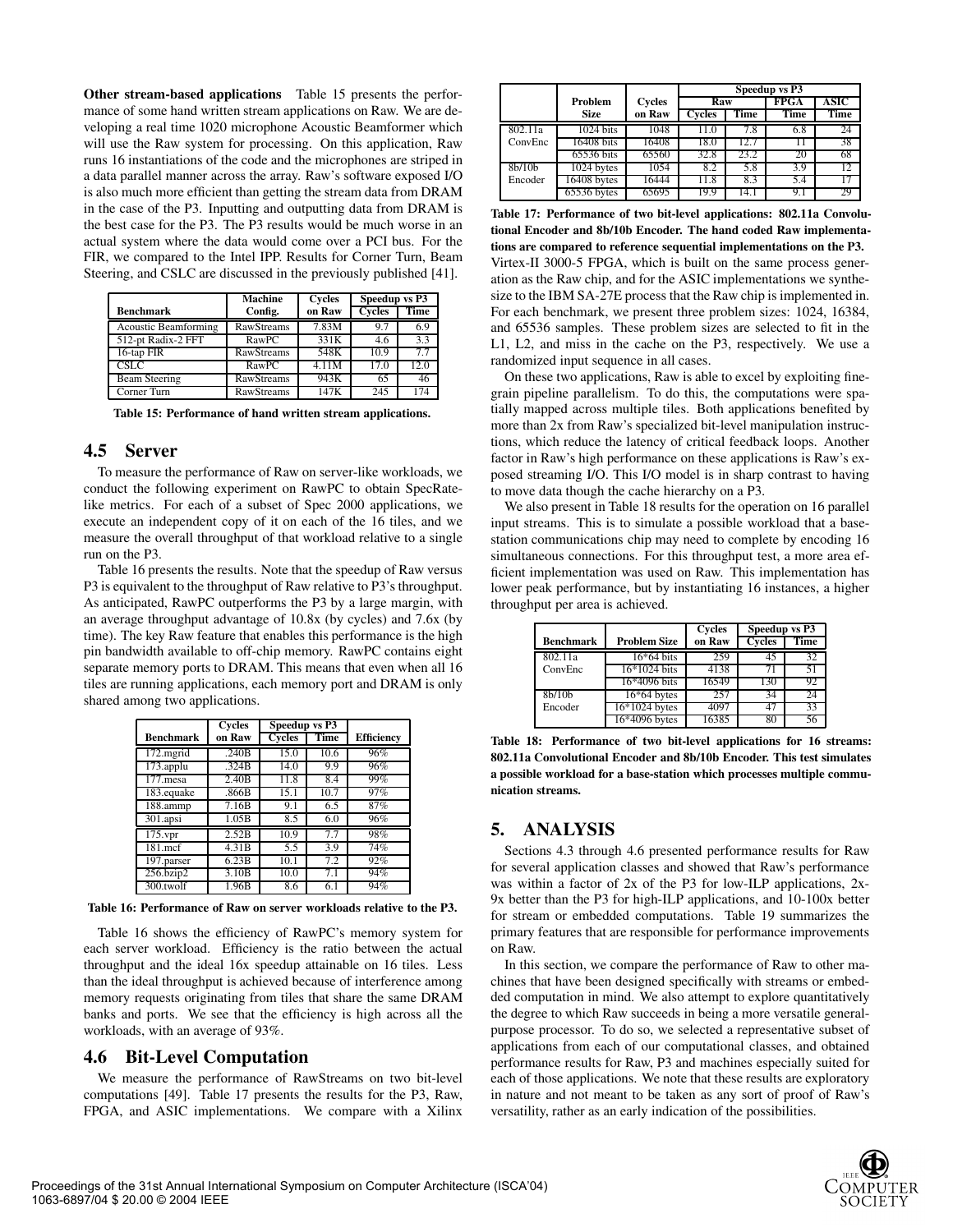

**Figure 3: Performance of various architectures over several applications classes. Each point in the graph represents the speedup of an architecture over the P3 for a given application. The best-in-class envelope connects the best speedups for each application. The dashed line connects the speedups of Raw for all the applications. A versatile architecture has speedups close to the best-in-class envelope for all application classes. Imagine and VIRAM results are obtained from [41] and [34]. Bit-level results for FPGA and ASIC implementations are obtained from [49].**

Figure 3 summarizes these results. We can make several observations from the figure. First, it is easy to see that the P3 does well relative to Raw for applications with low degrees of ILP, while the opposite is true for applications with higher degrees of ILP, such as Vpenta. For streams and vectors, the performance of Raw is comparable to that of stream and vector architectures like VIRAM and Imagine. All three outperform the P3 by factors of 10x to 100x. Raw, using the RawStreams configuration, beats the highest reported single-chip STREAM memory bandwidth champion, the NEC SX-7 Supercomputer, and is 55x-92x better than the P3. Essential to Raw's performance on this benchmark is the ample pin bandwidth, the ability to precisely route data values in and out of DRAM with minimal overhead, and a careful match between floating point and DRAM bandwidth.

| Category             | <b>Benchmarks</b>                                                                                                                                                                                                                               | S | R | W | р |
|----------------------|-------------------------------------------------------------------------------------------------------------------------------------------------------------------------------------------------------------------------------------------------|---|---|---|---|
| ILP                  | Swim, Tomcatv, Btrix, Cholesky, Vpenta,<br>Mxm, Life, Jacobi, Fpppp-kernel, SHA, AES<br>Encode, Unstructured, 172.mgrid, 173.applu,<br>177.mesa, 183.equake, 188.ammp, 301.apsi,<br>175. vpr. 181. mcf, 197. parser, 256. bzip2,<br>$300$ twolf | X | X | X |   |
| Stream:StreamIt      | Beamformer, Bitonic Sort, FFT, Filterbank,<br>FIR. FMRadio                                                                                                                                                                                      | X | X | X |   |
| Stream: Stream Algo. | Mxm, LU fact., Triang. solver, QR fact., Conv.                                                                                                                                                                                                  | x | x | x |   |
| Stream:STREAM        | Copy, Scale, Add, Scale & Add                                                                                                                                                                                                                   |   |   | X |   |
| Stream:Other         | Acoustic Beamforming, FIR, FFT,<br><b>Beam Steering</b><br>Corner Turn                                                                                                                                                                          |   |   | X |   |
|                      | CSLC.                                                                                                                                                                                                                                           | X | X |   |   |
| Server               | 172.mgrid,<br>$173$ .applu,<br>177.mesa.<br>183.equake, 188.ammp, 301.apsi, 175.vpr,<br>181.mcf.<br>197.parser, 256.bzip2, 300.twolf                                                                                                            |   | X |   |   |
| <b>Bit-Level</b>     | 802.11a ConvEnc, 8b/10b Encoder                                                                                                                                                                                                                 | X | X | X |   |

**Table 19: Raw feature utilization table. S = Specialization. R = Exploiting Parallel Resources. W = Management of Wire Delays. P = Management of Pins.**

We chose a server farm with 16 P3s as our best-in-class server system. Notice that a single-chip Raw system comes within a factor of three of this server farm for most applications. (Note that this is only a pure performance comparison, and we have not attempted to normalize for cost.) We chose FPGAs and ASICs as the best in class for our embedded bit-level applications. Raw's performance is comparable to that of an FPGA for these applications, and is a factor of 2x to 3x off from an ASIC. (Again, note that we are only comparing performance – ASICs use significantly lower area and power than Raw [49].) Raw performs well on these applications for the same reasons that FPGAs and ASICs do – namely, a careful orchestration of the wiring or communication patterns.

Thus far, our analysis of Raw's flexibility has been qualitative. Given the recent interest in flexible, versatile or polymorphic architectures such as Tarantula [9], Scale [22], Grid [33], and SmartMemories [28], which attempt to perform well over a wider range of applications than extant general purpose processors, it is intriguing to search for a metric that can capture the notion of versatility. We would like to offer up a candidate and use it to evaluate the versatility of Raw quantitatively. In a manner similar to the computation of SpecRates, *we define the versatility of a machine M as the geometric mean over all applications of the ratio of machine M's speedup for a given application relative to the speedup of the best machine for that application*. 7

For the application set graphed in Figure 3, Raw's versatility is 0.72, while that of the P3 is 0.14. The P3's relatively poor performance on stream benchmarks hurts its versatility. Although Raw's 0.72 number is relatively good, even our small sample of applications highlights two clear areas which merit additional work in the design of polymorphic processors. One is for embedded bitlevel designs, where ASICs perform 2x-3x better than Raw for our small application set. Certainly there are countless other applications for which ASICs outstrip Raw by much higher factors. Perhaps the addition of small amounts of bit-level programmable logic à la PipeRench [10] or Garp [14] can bridge the gap.

Computation with low levels of ILP is another area for further research. We will refer to Figure 4 to discuss this in more detail. The figure plots the speedups *(in cycles)* of Raw and a P3 with respect to execution on a single Raw tile. The applications are listed on the x-axis and sorted roughly in the order of increasing ILP. The figure indicates that Raw is able to convert ILP into performance when ILP exists in reasonable quantities. This indicates the scala-

<sup>7</sup>Since we are taking ratios, the individual machine speedups can be computed relative to any one machine, since the effect of that machine cancels out. Accordingly, the speedups in Figure 3 are expressed relative to the P3 without loss of generality. Further, like SpecRates' rather arbitrary choice of the Sun Ultra5 as a normalizing machine, the notion of versatility can be generalized to future machines by choosing equally arbitrarily the best-in-class machines graphed in Figure 3 as our reference set for all time. Thus, since the best-in-class machines are fixed, the versatilities of future machines can become greater than 1.0.

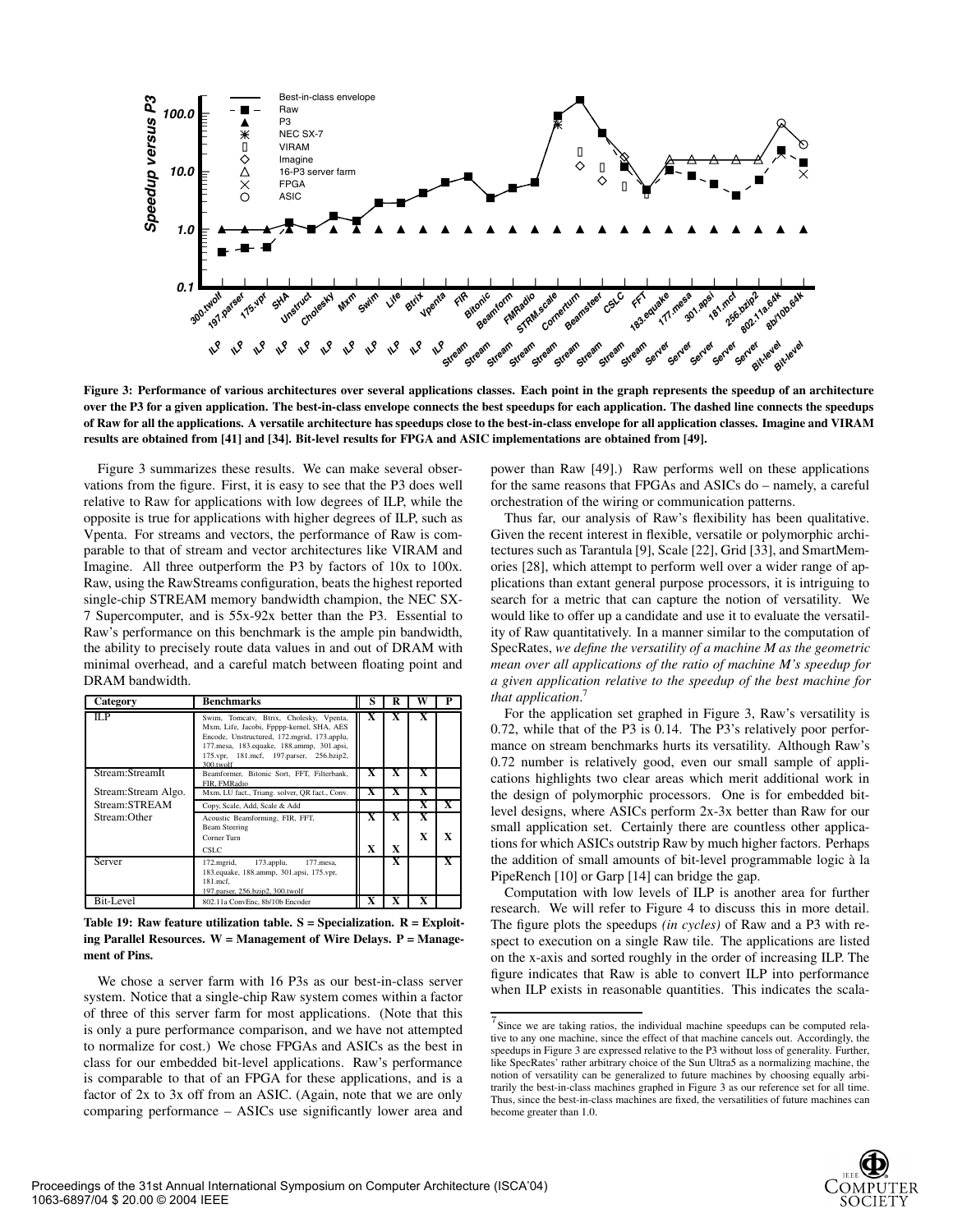bility of Raw's scalar operand network. The performance of Raw is lower than the P3 by about 33 percent for applications with low degrees of ILP for several reasons. First, the three leftmost applications in Figure 4 were run on a single tile. We hope to continue tuning our compiler infrastructure and do better on some of these applications. Second, a near-term commercial implementation of a Raw-like processor might likely use a two-way superscalar in place of our single-issue processor which would be able to match the P3 for integer applications with low ILP. (See [31] for details on grainsize tradeoffs in Raw processors).



**Figure 4: Speedup (in cycles) achieved by Raw and the P3 over executing on a single Raw tile.**

### **6. RELATED WORK**

Raw distinguishes itself from others by being a modeless architecture and supporting all forms of parallelism, including ILP, DLP, TLP and streams. Several projects have attempted to exploit specific forms of parallelism. These include systolic (iWarp [12]), vector (VIRAM [21]), stream (Imagine [17]), shared-memory (DASH [26]), and message passing (J machine [35]). These machines, however, were not designed for ILP. In contrast, Raw was designed to exploit ILP effectively in addition to these other forms of parallelism. ILP presents a hard challenge for these machines because it requires that the architecture be able to transport scalar operands between logic units with very low latency, even when there are a large number of highly irregular communication patterns. A recent paper, [45], employs a 5-tuple to characterize the cost of sending operands between function units in a number of architectures. Table 7 lists the components of this 5-tuple in order. Qualitatively, larger 5-tuple values represent proportionally more expensive operand transport costs. The large values in the network 5-tuples for iWarp  $\langle 1, 6, 5, 0, 1 \rangle$ , shared memory  $\langle 1, 18, 2, 14, 1 \rangle$ , and message passing  $\langle 3, 7, 1, 1, 12 \rangle$ , compared to the low numbers in the 5-tuples of machines that can exploit ILP, e.g., superscalar  $< 0, 0, 0, 0, 0 >$ , Raw  $< 0, 1, 1, 1, 0 >$ , Grid  $< 0, 0, 1/2, 0, 0 >$ , and ILDP  $< 0, 1, 0, 1, 0 >$  quantitatively demonstrate the difference. The low 5-tuple of Raw's scalar operand network compared to that of iWarp enables Raw to exploit diverse forms of parallelism, and is a direct consequence of the integration of the interconnect into Raw's pipeline and Raw's early pipeline commit point. We will further discuss the comparison with iWarp here, but see [45] for more details on comparing networks for ILP.

Raw supports statically orchestrated communication like iWarp or NuMesh [39]. iWarp and NuMesh support a small number of fixed communication patterns, and can switch between these patterns quickly. However, establishing a new pattern is more expensive. Raw supports statically orchestrated communication by using a programmable switch which issues an instruction each cycle. The instruction specifies the routes through the switch during that cycle. Because the switch program memory in Raw is large, and virtualized through caching, there is no practical architectural limit on the number of simultaneous communication patterns that can be supported in a computation. This virtualization becomes particularly important for supporting ILP, because switch programs become as large or even larger than the compute programs.

Processors like Grid [33] and ILDP [18] are targeted specifically for ILP and propose to use low latency scalar operand networks. Raw shares in their ILP philosophy, and implements a statictransport, point-to-point scalar operand network, while Grid uses a dynamic-transport, point-to-point network, and ILDP uses a broadcast based dynamic-transport network. Both Raw and Grid perform compile time instruction assignment to compute nodes, while ILDP uses dynamic assignment of instruction groups. Raw uses compile-time operand matching, while Grid uses dynamic associative operand matching queues, and ILDP's dynamic scheme uses full-empty bits on distributed register files. Accordingly, using the *AsTrO* categorization (Assignment, Transport, Ordering) from [46], Raw, Grid and ILDP can be classified as SSS, SDD, and DDD architectures respectively, where S stands for static and D for dynamic. Both the Grid and ILDP designs project lower network 5-tuples than Raw, but the final numbers should be forthcoming as their implementations mature. Taken together, Grid, ILDP and Raw represent three distinct points in the scalar operand network design space, ranging from the more compile-time oriented approach as in Raw, to the dynamic approach as in ILDP.

Raw took inspiration from the Multiscalar processor [40], which uses a separate one-dimensional network to forward register values between ALUs. Raw generalizes the basic idea, and supports a twodimensional programmable mesh network both to forward operands and for other forms of communication.

Both Raw and SmartMemories [28] share the philosophy of an exposed communication architecture, and represent two design points in the space of tiled architectures that can support multiple forms of parallelism. Raw uses homogeneous, programmable static and dynamic mesh networks, while SmartMemories uses programmable static communication within a local collection of nodes, and a dynamic network between these collections of nodes. The node granularities are also different in the two machines. Perhaps the most significant architectural difference, however, is that Raw (like Scale [22]) is *modeless*, while SmartMemories and Grid have modes for different application domains. Another architecture that represents a natural extreme point in modes is Tarantula [9], which implements two distinct types of processing units for ILP and vectors. Raw's research focus is on discovering and implementing a minimal set of primitive mechanisms (e.g., scalar operand network) useful for all forms of parallelism, while the modes approach implements special mechanisms for each form of parallelism. We believe the modeless approach is more area efficient and significantly less complex. Looked at another way, for a given area, machines with modes must demonstrate quantitatively better versatility numbers than modeless machines to justify their increased complexity. Much like for GUIs in the late 70's, we believe the issue of modes versus modeless for versatile processors is likely to be a controversial topic of debate in the forthcoming years.

Finally, like VIRAM and Imagine, Raw supports vector and stream computations, but does so very differently. Both VIRAM and Imagine sport large memories or stream register files on one side of the chip connected via a crossbar interconnect to multiple, deep compute pipelines on the other. The computational model is one that extracts data streams from memory, pipes them through the compute pipelines, and then deposits them back in memory. In contrast, Raw implements many co-located smaller memories and com-